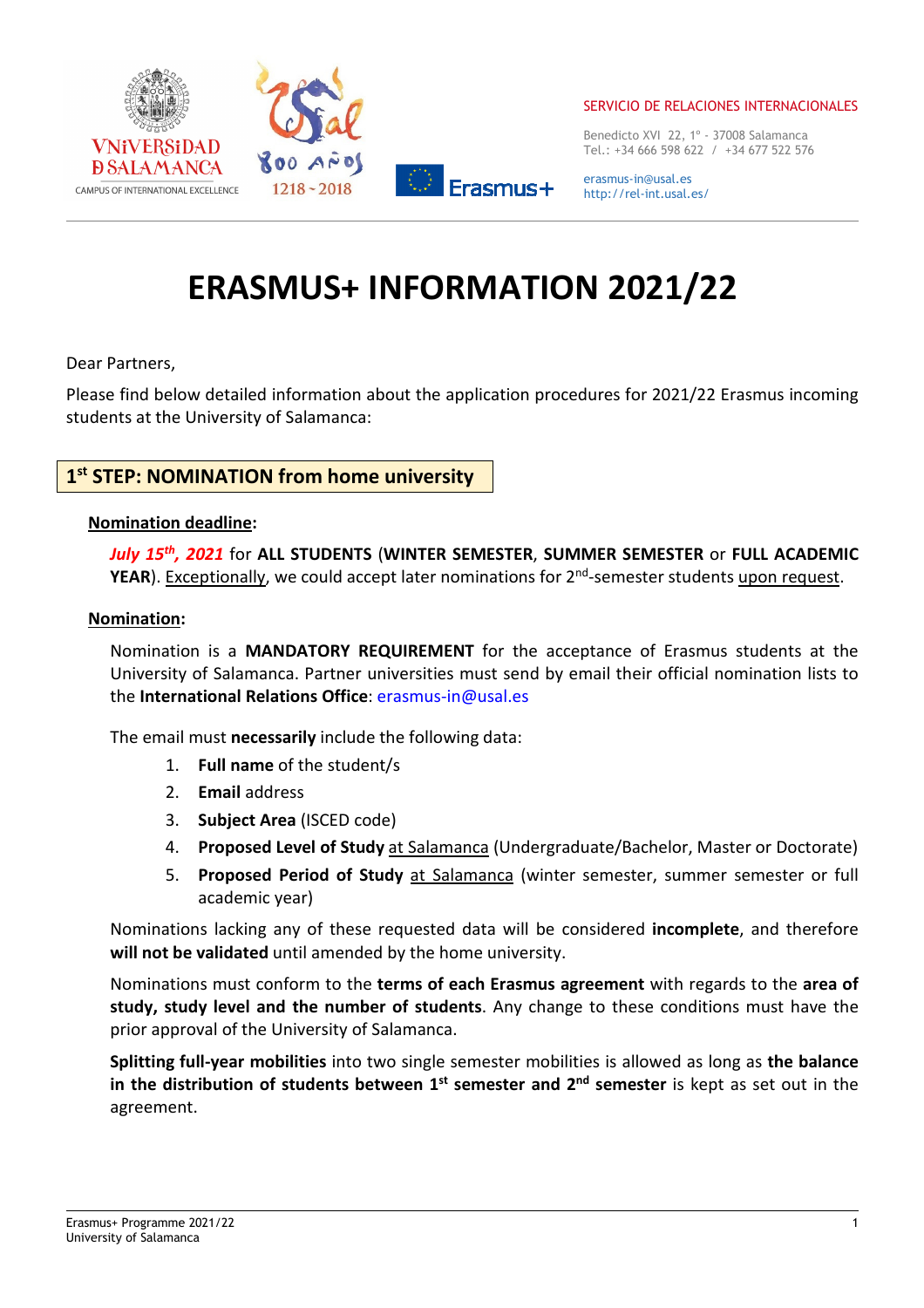

Benedicto XVI 22, 1º - 37008 Salamanca Tel.: +34 666 598 622 / +34 677 522 576

erasmus-in@usal.es http://rel-int.usal.es/

# 2<sup>nd</sup> STEP: REGISTRATION by nominated students

#### Registration deadline:

July 15<sup>th</sup>, 2021 for ALL STUDENTS (WINTER SEMESTER, SUMMER SEMESTER or FULL ACADEMIC YEAR).

#### Application Form:

Upon reception of the nomination list, the University of Salamanca will confirm the acceptance of the students and send them detailed information about registration procedures. Students duly nominated by their home institution must complete the on-line Erasmus Application Form, print it and send it by email to the International Relations Office: erasmus-in@usal.es, including the following:

- a recent passport size photograph
- a copy of the ID document or passport

The on-line Erasmus Application Form is available on our web site:

https://rel-int.usal.es/en/students/incoming-students/erasmus-student-mobility-for-studies -> "Erasmus Incoming Students Online Application 2021-22"

# 3<sup>rd</sup> STEP: OTHER DOCUMENTS

#### Learning Agreement:

The Learning Agreement must be agreed with the corresponding Erasmus Departmental Coordinator:

https://rel-int.usal.es/en/students/incoming-students/erasmus-student-mobility-for-studies -> "List of International Coordinators"

There is no Institutional Coordinator at the University of Salamanca; therefore, only Departmental Coordinators can sign these documents. PLEASE DO NOT SEND LEARNING AGREEMENTS TO THE INTERNATIONAL RELATIONS OFFICE; they will be automatically discarded.

#### Letter of Acceptance:

As of June 18<sup>th</sup>, 2021, an Acceptance Letter will be sent by email (with a copy to the Erasmus responsible at their institution) to those students who have correctly sent the Application Form and the other required documents. Students must bring this Acceptance Letter to Salamanca and present it when enrolling in the corresponding Centre.

Hard copies of the acceptance letter will be sent only upon request to students needing to apply for a visa.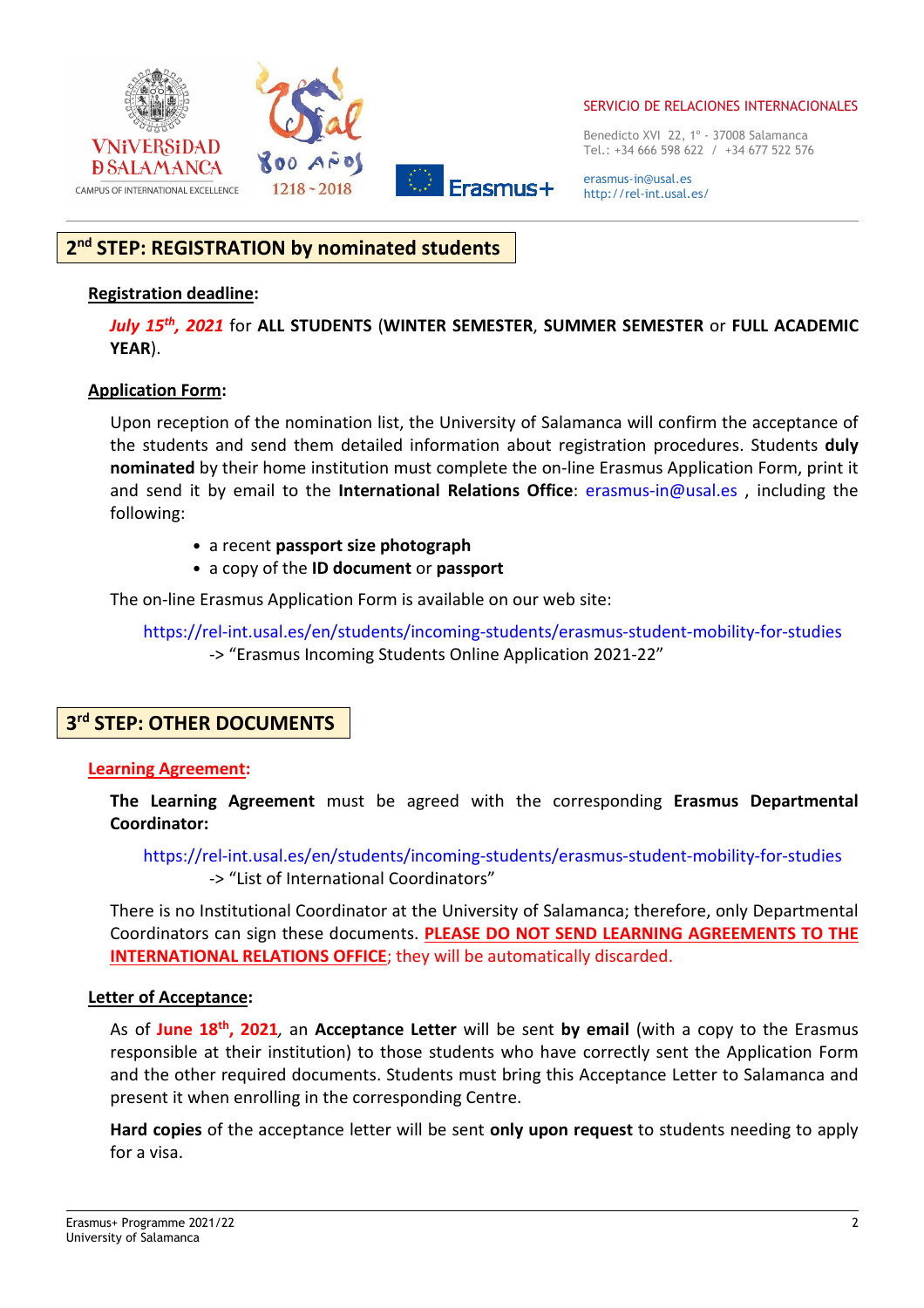

Benedicto XVI 22, 1º - 37008 Salamanca Tel.: +34 666 598 622 / +34 677 522 576

erasmus-in@usal.es http://rel-int.usal.es/

## Compulsory Mobility and Health Insurances:

• Mobility insurance: all Erasmus students must take out the mobility insurance of the University of Salamanca, regardless of the requirements and / or regulations of the student's home institution on the matter. This insurance policy shall be signed up by each student directly via the website:

https://www.erv.es/EOS/agregadorflotante?lang=es&u=vVmCaj8k35sQwThuVvgmjg%3D %3D&p=K2w8Hnc2kKA%3D&numPoliza=07631000394

## ATTENTION: CUT AND PASTE THE URL ON YOUR WEB BROWSER

• Health Care: Students from the EU, EFTA and Switzerland are entitled to medical care in the medical centres and hospitals that form part of or have agreements with the Spanish National Health System (Seguridad Social). To be able to use these services, students must apply for the **European Health Card** at the health service offices in their country of origin. Foreign students from other countries than the above mentioned or who are not covered by national health plans must have private health insurance.

Students must send, before their arrival in Salamanca, a copy of both documents by email to the International Relations Office (erasmus-in@usal.es) as a mandatory requirement to complete their inscription at the University of Salamanca and receive the student card (which allows access to university services, such as libraries, computer rooms or the university digital platform).

# Other useful information

## Academic Guides:

2021/22 Academic Guides will be made available on the university web site in May 2021. In the meantime, the 2020/21 Guides can prove useful with regards to relevant information about available subjects, subject programmes, credit points, etc.:

http://www.usal.es/grados

## Academic Coordinators:

A list with all the International Departmental Coordinators of the University of Salamanca is available on our website:

https://rel-int.usal.es/en/students/incoming-students/erasmus-student-mobility-for-studies -> "List of International Coordinators"

## Academic Calendar:

A detailed 2021/22 Academic Calendar will be made available on the University website in May 2021. In the meantime, the 2020/21 Academic Calendar may be taken by way of guidance:

https://www.usal.es/calendario-academico-20202021